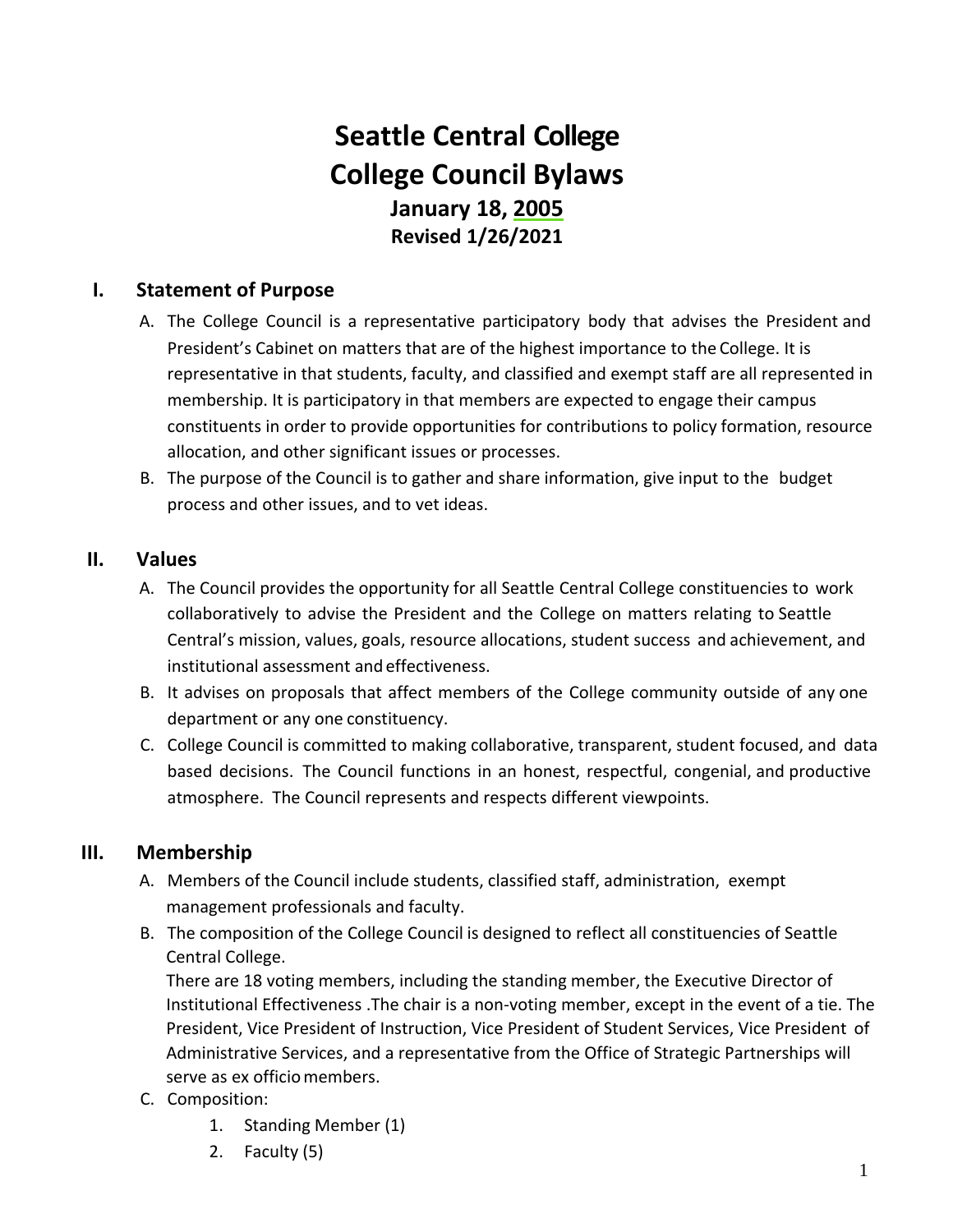- 3. Classified Staff (5)
- 4. Exempt (3)
- 5. Students (4)
- 6. Ex-officio members (5)
- D. Eligibility for Membership
	- 1. Membership is open to full-time and part-time employees and full-time and part-time students. Any employee interested in serving on the College Council must complete an application (see attachment).
	- 2. Every effort will be made to make selections that will be representative of home departments and satellite sites (Health Education Center, Seattle Maritime Academy and Wood Technology Center; to the extent that broad and balanced representation across college departments is assured.
	- 3. The selection process for the coming year will occur before the end of May. This is so that all new members and incoming chair can be invited to the June Council meeting as observers in order to assist in the transitioning of new membership.
	- 4. Students will be selected as follows:
		- a. Student representatives will be appointed by the Dean of Student Development.
		- b. They may choose alternates to fill in as needed.
		- c. This is offered in recognition of the difficulty such membership imposes on student schedules.
	- 5. Selection of Chair
		- a. The chair may be a member of any employee group (classified, exempt/administrative, or faculty) except for student representatives.
		- b. At the April meeting, current members of College Council may volunteer or be nominated (nominees are able to decline the nomination) to serve as vice-chair for the next academic year. The list of nominees or volunteers is sent to the President's Cabinet to be vetted. The President will appoint the vice-chair at the October meeting.
		- c. The vice-chair will serve on one of the workgroups.
		- d. The vice-chair will become the chair at the beginning of the next academic year.
		- e. In the event the chair and/or vice-chair is unable to fulfill their responsibilities, the President will consult with College Council and appoint a new chair and/or vice-chair.
	- 6. Members are selected from the applicant pool by the President using the following criteria:
		- a. Basic understanding of and commitment to the concept of college-wide planning, group decision-making and teamwork.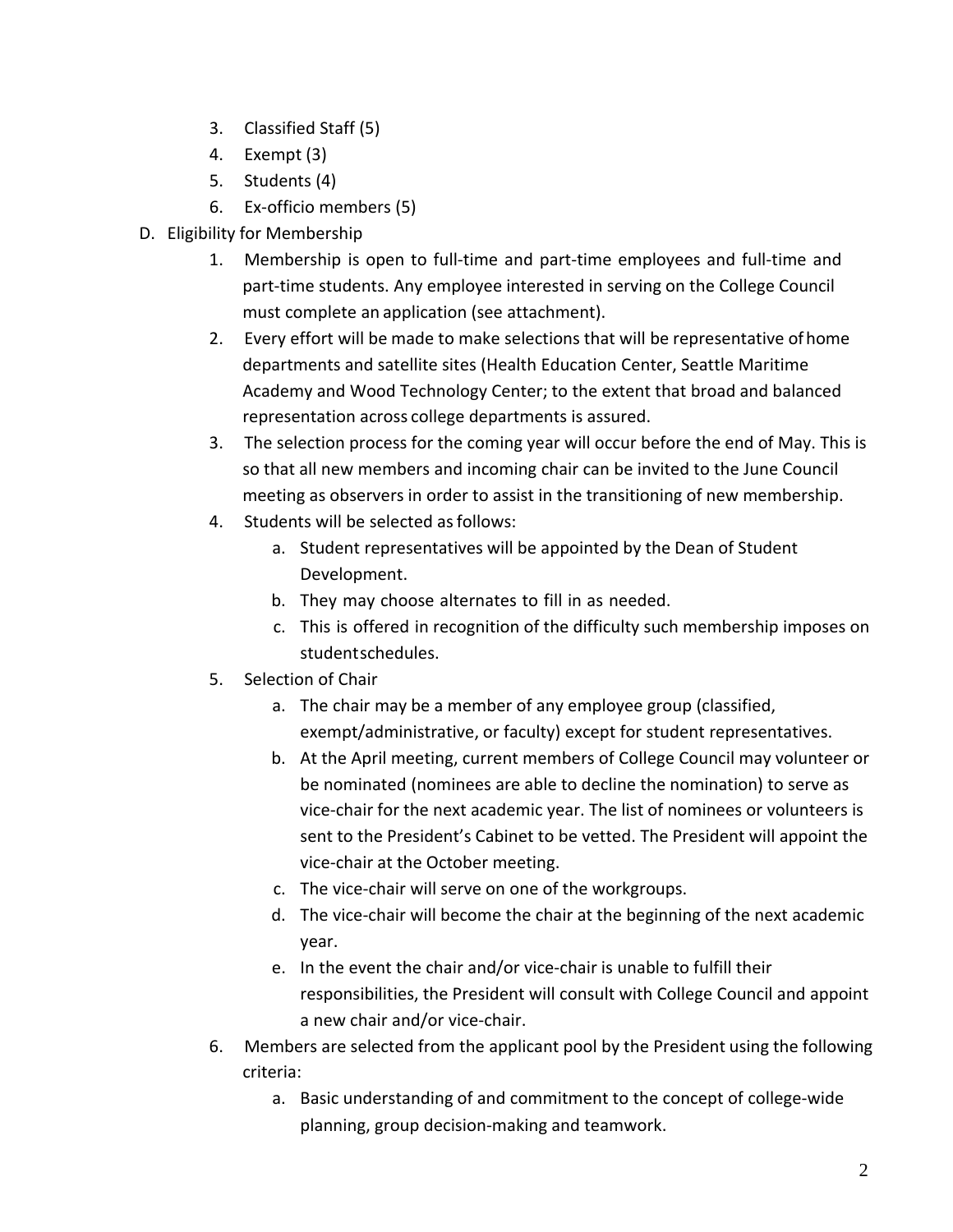- b. Ability to consider interests of the college above narrow self-interests and predetermined notions.
- c. Belief that organizational change is possible.
- d. Ability to function as a contributing member of a committee or group.
- e. Ability and willingness to be a conduit of information to and from the constituency represented.
- f. Commitment to the required time and effort.

## **IV. Terms of Office**

- A. With the exception of students, members will serve for two years. Students serve for one year, and may apply to serve up to one more additional year. If a member is unable to fulfill their responsibilities, efforts will be made to fill the vacancy as soon as possible.
- B. The vice-chair will serve October through June as the vice-chair with the current chair.
- C. The chair will serve for one year as presiding chair, having served as vice-chair the previous year.
- D. To balance the dual requirement for continuity and turnover, the membership must rotate every two years. Ideally, half of the members rotate out in any given year so that there is a mix of first and second year members on Council.

## **V. Responsibilities of the Council**

- A. Council
	- 1. May be assigned responsibilities for planning and reviewing the strategic plan elements which include, but are not limited to, the mission, values, a review of local needs and opportunities, vision and strategic goals when assigned by the president.
	- 2. With broad participation from college constituencies, the Council will finalize the college's strategic plan and goals and review implementation on an annual basis.
	- 3. Make recommendations on the college budget congruent with the mission, values, strategic plan and priorities of the institution.
	- 4. Review and make formal recommendations on plans and proposals that involve any major change or decision for the college, including: new or revised policy, new programs or new services, new facilities, new marketing assessment and recruiting efforts, institutional effectiveness, and evaluation.
	- 5. Use internal and external data and information in support of the above activities, and request additional information as needed.
- B. Individual
	- 1. Attend meetings regularly. If absences are required due to extenuating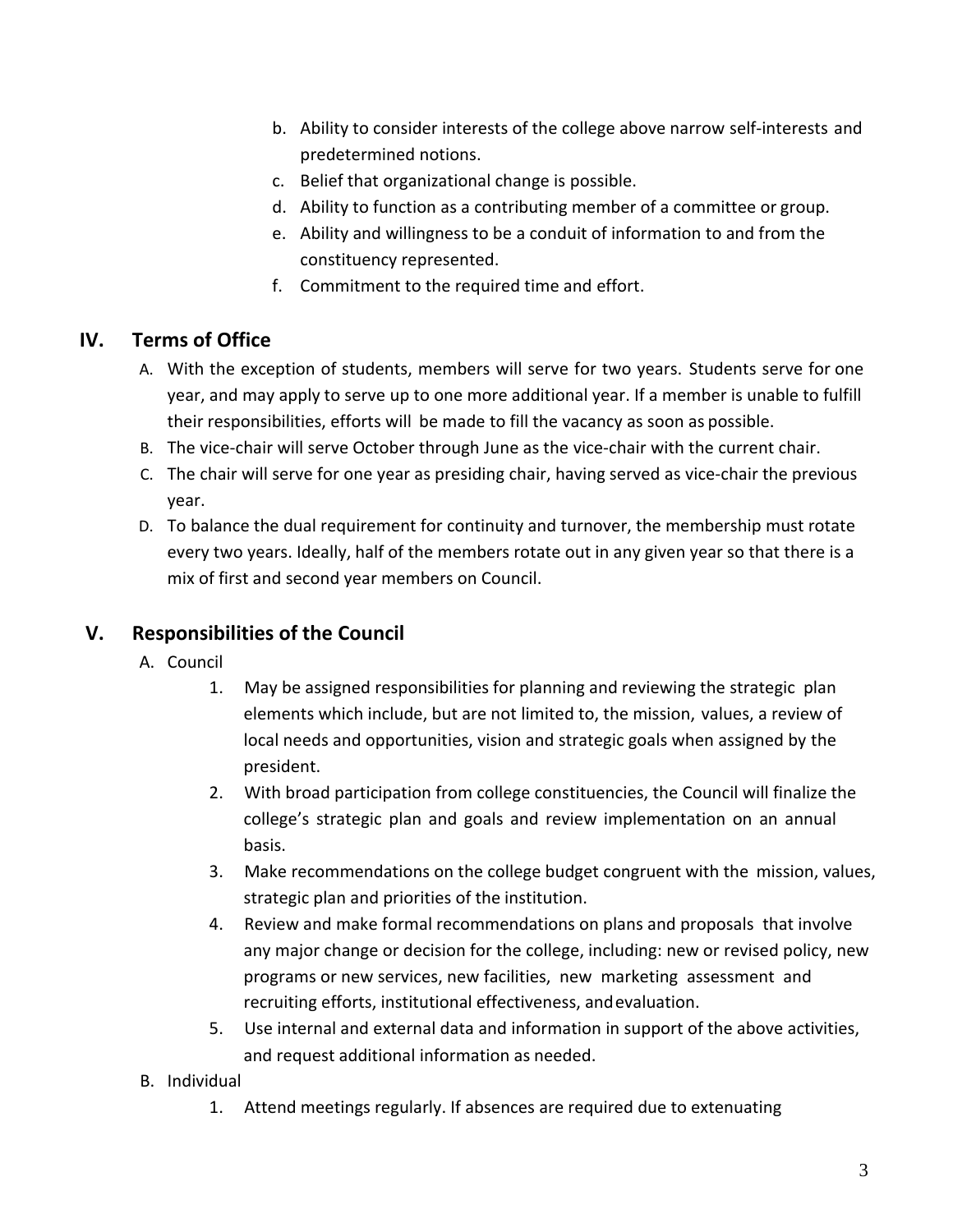circumstances, member will inform the chair in advance. If repeated absences are an issue, the chair and member will discuss whether the members is able to commit to completing the term.

- 2. Prepare for meetings by reading necessary materials and complete other "homework" agreed upon by the committee.
- 3. Accept and carry out reasonable task assignments associated with theCollege Council functions.
- 4. As representatives of their respective constituencies members will consult with their colleagues to (1) report Council actions and (2) gather comments and concerns which may be appropriate for Council consideration.
- 5. Share information with constituent groups.
- 6. Actively participate in Workgroups.
- C. Chair and Vice-Chair of the College Council
	- 1. Develop the College Council meeting agenda.
		- a. Meet with the President, Vice Presidents and Executive Director of Institutional Effectiveness to coordinate the agenda, and other information needed to support the meeting and activity.
	- 2. Email agenda at least three working days in advance of meeting.
	- 3. Conduct the College Council meetings.
	- 4. Determine the workgroups required to accomplish the tasks; or any mutual assistance needed.
	- 5. Distribute information to the college community as needed.
	- 6. Ensure continuing input from and reporting to all constituencies.
- D. The Secretary for the Council
	- 1. Administrative support will be provided by the college to record and distribute the minutes. This person will function as the recorder and will have no voting privileges.
	- 2. Minutes will be distributed to Council at least one week prior to the subsequent meeting.
	- 3. Meeting minutes shall include listing of members present, absent, and tardy meeting objectives motions passed/denied an account of discussions and activities section designated for issues under consideration and a status report of any proposals brought to the council.
	- 4. Approved minutes shall be distributed out to the entire campus within a week of approval.

## **VI. Operational Procedures**

- A. Meetings
	- 1. College Council will meet at least twice a quarter during fall, winter, and spring quarters.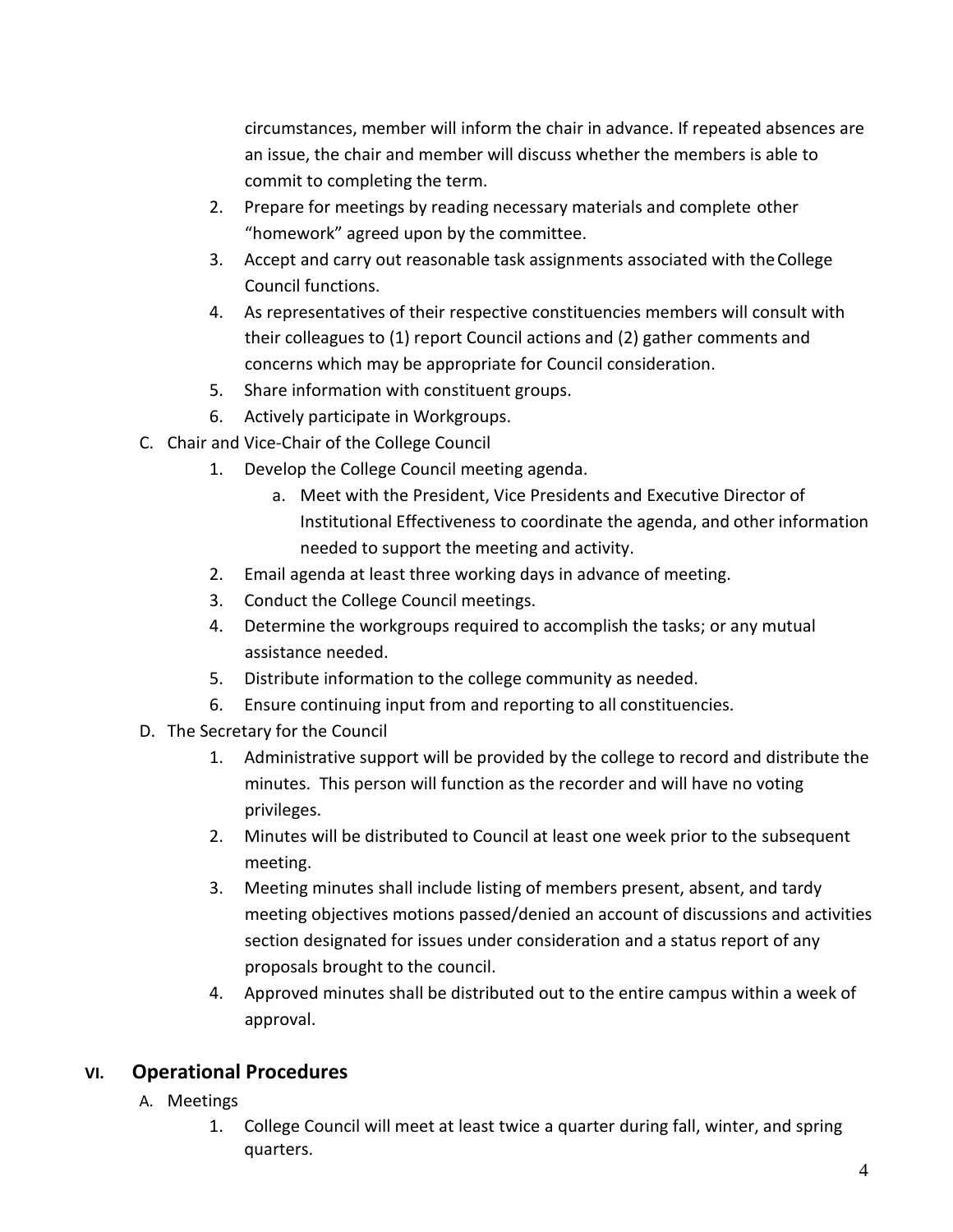Meetings will typically last two hours, but can change based on the needs of the agenda. There will be one longer meeting at the start of each fall quarter to establish goals for the year.

- B. Voting
	- 1. As a representative body, it is the expectation that all members will vote having consulted with their constituency group.
	- 2. Any item requiring a Council vote will be introduced and discussed, but unless the Council agrees to an exception, no action will be taken on the item until the following meeting. This is to ensure that members have the opportunity to share information and gather feedback from the broader campus community.
	- 3. During the voting process there will be discussion of the feedback collected. Members should come prepared to share out a concise summary of the feedback in order to inform the Council.
	- 4. One representative from each constituency group must be present for a vote to be binding. Members may submit vote by proxy if they cannot attend in person.
	- 5. The chair will only vote in the case of a tie.
	- 6. Whenever the Council votes to approve an item, that item will be offered to the President as a recommendation.
- C. Communications
	- 1. Minutes will be recorded by the Secretary at each meeting. Council will review and vote to approve minutes from the previous meeting at the start of each agenda. Approved minutes will be distributed out to the campus community.
	- 2. The Council, as a representative body, will solicit input to inform its work from the campus community through various communication modalities which include Public Folders and other locations.
- D. Changes or amendments to the bylaws
	- 1. The Council can recommend the President make changes to the bylaws by a two thirds (2/3) vote of each of the constituencies or their representatives.

#### **VII. Related Workgroups**

- A. Workgroups will be established to focus on the priorities of Council.
	- 1. Work groups may be formed annually or as needed based on Council priorities and needs.
	- 2. Each Member is expected to actively participate in a Workgroup. Workgroups will meet regularly outside of the scheduled Council meetings and will report information and issues to the full Council membership on an ongoing basis.
	- 3. Permanent workgroups will be formed to advise the President in the areas of strategic planning, resource allocation and critical issues.
- B. Ad Hoc Groups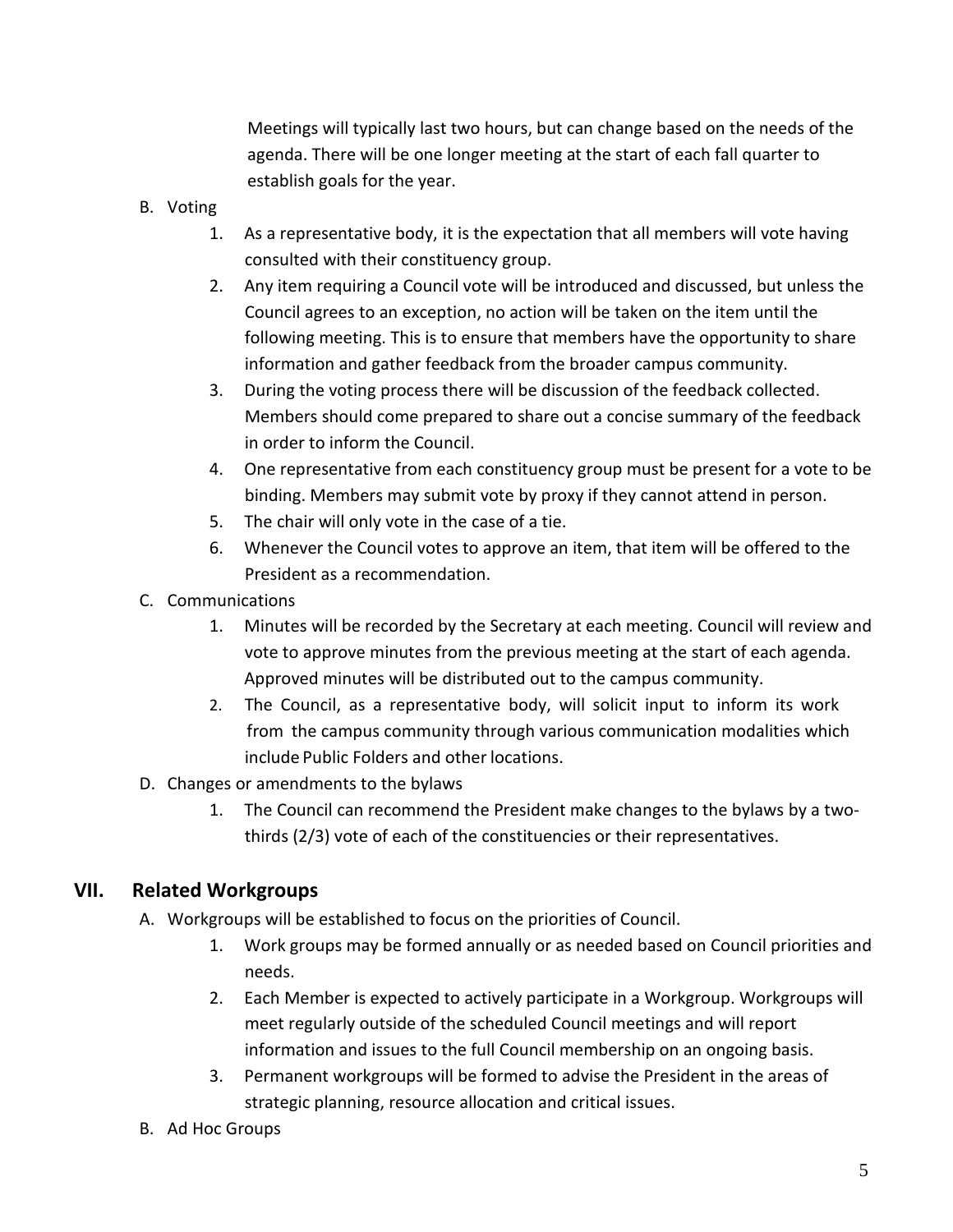- 1. The Council or President can establish Ad Hoc groups as needed to focus on projects and issues. A majority of Council members must vote to establish an Ad Hoc group.
- 2. Ad Hoc groups must report information, progress, and issues to the full Council membership on an ongoing basis.